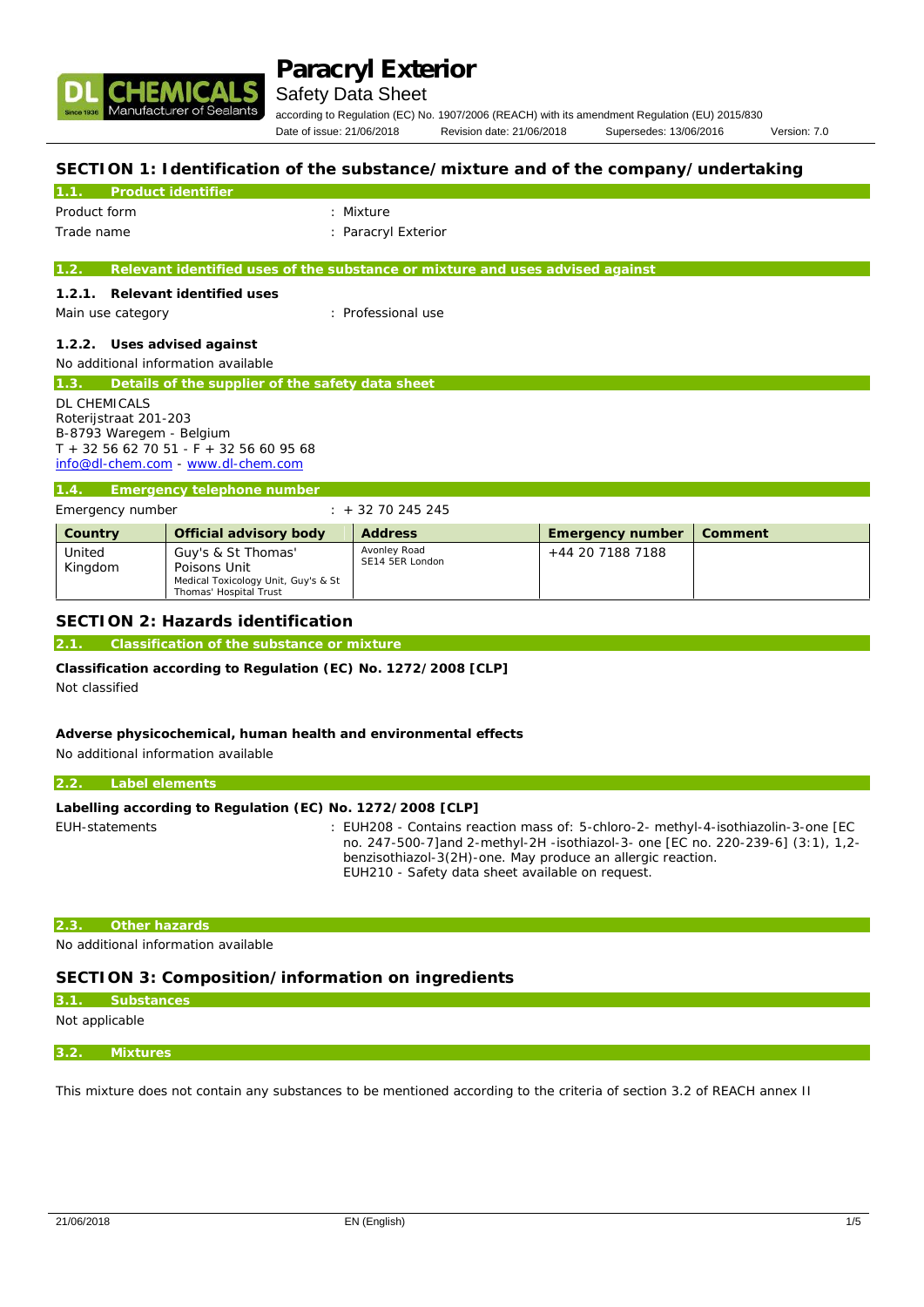Safety Data Sheet

according to Regulation (EC) No. 1907/2006 (REACH) with its amendment Regulation (EU) 2015/830

| SECTION 4: First aid measures             |                                                                                                           |
|-------------------------------------------|-----------------------------------------------------------------------------------------------------------|
| Description of first aid measures<br>4.1. |                                                                                                           |
| First-aid measures after inhalation       | : Move to fresh air.                                                                                      |
| First-aid measures after skin contact     | : After contact with skin, wash immediately and thoroughly with water and soap.                           |
| First-aid measures after eye contact      | : Rinse immediately with plenty of water. Seek medical attention if ill effect or<br>irritation develops. |
| First-aid measures after ingestion        | $:$ Rinse mouth.                                                                                          |
| 4.2.                                      | Most important symptoms and effects, both acute and delayed                                               |
| Symptoms/effects after inhalation         | : Not expected to present a significant inhalation hazard under anticipated conditions<br>of normal use.  |
| Symptoms/effects after skin contact       | : Not expected to present a significant skin hazard under anticipated conditions of<br>normal use.        |
| Symptoms/effects after eye contact        | : May cause slight irritation.                                                                            |
| Symptoms/effects after ingestion          | : Not expected to present a significant ingestion hazard under anticipated conditions<br>of normal use.   |

# **4.3. Indication of any immediate medical attention and special treatment needed**

No additional information available

# **SECTION 5: Firefighting measures**

| 5.1.             | Extinguishing media                                   |                                                                                                                                                       |
|------------------|-------------------------------------------------------|-------------------------------------------------------------------------------------------------------------------------------------------------------|
|                  | Suitable extinguishing media                          | : All extinguishing media allowed.                                                                                                                    |
| 5.2.             | Special hazards arising from the substance or mixture |                                                                                                                                                       |
| Fire hazard      |                                                       | : No fire hazard.                                                                                                                                     |
| Explosion hazard |                                                       | : Product is not explosive.                                                                                                                           |
| 5.3.             | Advice for firefighters                               |                                                                                                                                                       |
|                  | Precautionary measures fire                           | : Exercise caution when fighting any chemical fire. Evacuate unnecessary personnel.<br>Do not breathe fumes from fires or vapours from decomposition. |
|                  | Firefighting instructions                             | : Cool down the containers exposed to heat with a water spray.                                                                                        |
|                  | Protection during firefighting                        | : Wear a self contained breathing apparatus.                                                                                                          |
|                  | Other information                                     | : Do not allow run-off from fire fighting to enter drains or water courses.                                                                           |

# **SECTION 6: Accidental release measures**

| 6.1.                                                                         | Personal precautions, protective equipment and emergency procedures                                |
|------------------------------------------------------------------------------|----------------------------------------------------------------------------------------------------|
| General measures                                                             | : Respiratory protection equipment may be necessary. Equip cleanup crew with<br>proper protection. |
| 6.1.1. For non-emergency personnel<br>No additional information available    |                                                                                                    |
| 6.1.2. For emergency responders<br>No additional information available       |                                                                                                    |
| 6.2.<br>Environmental precautions                                            |                                                                                                    |
| Prevent liquid from entering sewers, watercourses, underground or low areas. |                                                                                                    |
| 6.3.<br>Methods and material for containment and cleaning up                 |                                                                                                    |
| For containment                                                              | : Collect spillage.                                                                                |
| Methods for cleaning up                                                      | : Sweep or shovel spills into appropriate container for disposal.                                  |
| 6.4.<br>Reference to other sections                                          |                                                                                                    |

No additional information available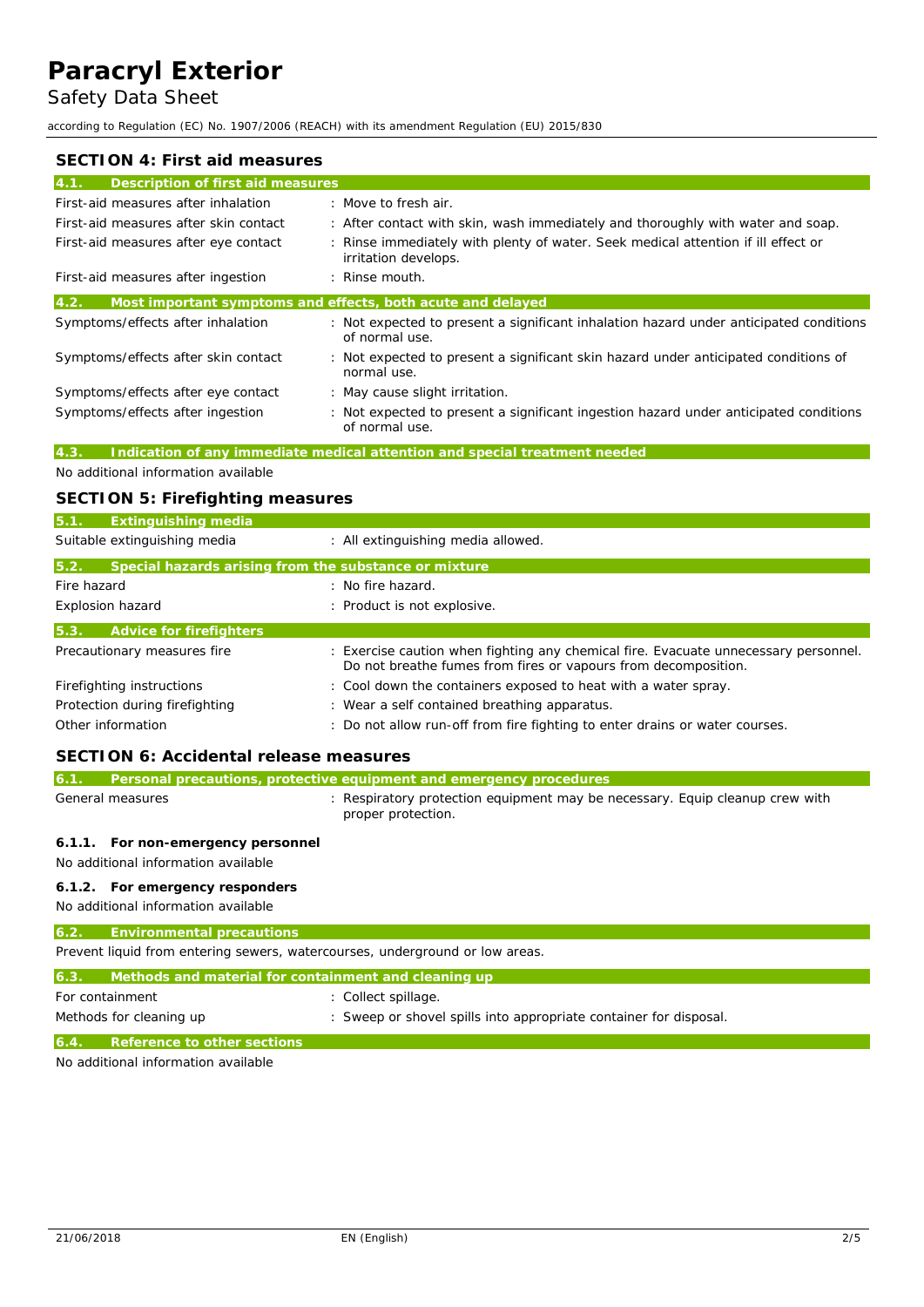Safety Data Sheet

according to Regulation (EC) No. 1907/2006 (REACH) with its amendment Regulation (EU) 2015/830

| SECTION 7: Handling and storage                                      |                                                                                                                            |
|----------------------------------------------------------------------|----------------------------------------------------------------------------------------------------------------------------|
| 7.1.<br>Precautions for safe handling                                |                                                                                                                            |
| Precautions for safe handling                                        | : Avoid all unnecessary exposure.                                                                                          |
| Handling temperature                                                 | $: 5 - 40 °C$                                                                                                              |
| Hygiene measures                                                     | : Wash hands and other exposed areas with mild soap and water before eating,<br>drinking or smoking and when leaving work. |
| 7.2.<br>Conditions for safe storage, including any incompatibilities |                                                                                                                            |
| Storage conditions                                                   | : Store in dry, well-ventilated area.                                                                                      |
| Maximum storage period                                               | $\therefore$ 12 months                                                                                                     |
| Storage temperature                                                  | $\div$ 5 - 25 °C                                                                                                           |
| 7.3.<br>Specific end use(s)                                          |                                                                                                                            |

No additional information available

### **SECTION 8: Exposure controls/personal protection**

### **8.1. Control parameters**

#### No additional information available

# **8.2. Exposure controls**

#### **Appropriate engineering controls:**

Ensure good ventilation of the work station. Emergency eye wash fountains should be available in the immediate vicinity of any potential exposure.

**Hand protection:**

Time of penetration is to be checked with the glove producer. Please follow the instructions related to the permeability and the penetration time provided by the manufacturer. Gloves must be replaced after each use and whenever signs of wear or perforation appear

| Туре              | Material       | Permeation | Thickness (mm) | Penetration | Standard |
|-------------------|----------------|------------|----------------|-------------|----------|
| Disposable gloves | Nitrile rubber |            | U,             |             | EN 374   |

**Eye protection:**

| Type           | Jse            | Characteristics   | Standard |
|----------------|----------------|-------------------|----------|
| Safety glasses | <b>Droplet</b> | With side shields | EN 166   |

**Skin and body protection:**

No special clothing/skin protection equipment is recommended under normal conditions of use

**Respiratory protection:**

No special respiratory protection equipment is recommended under normal conditions of use with adequate ventilation



**Consumer exposure controls:**

Avoid contact with skin and eyes. Wash hands and other exposed areas with soap and water before leaving work.

**Other information:**

Do not eat, drink or smoke during use. Take off immediately all contaminated clothing. Wash contaminated clothing before reuse.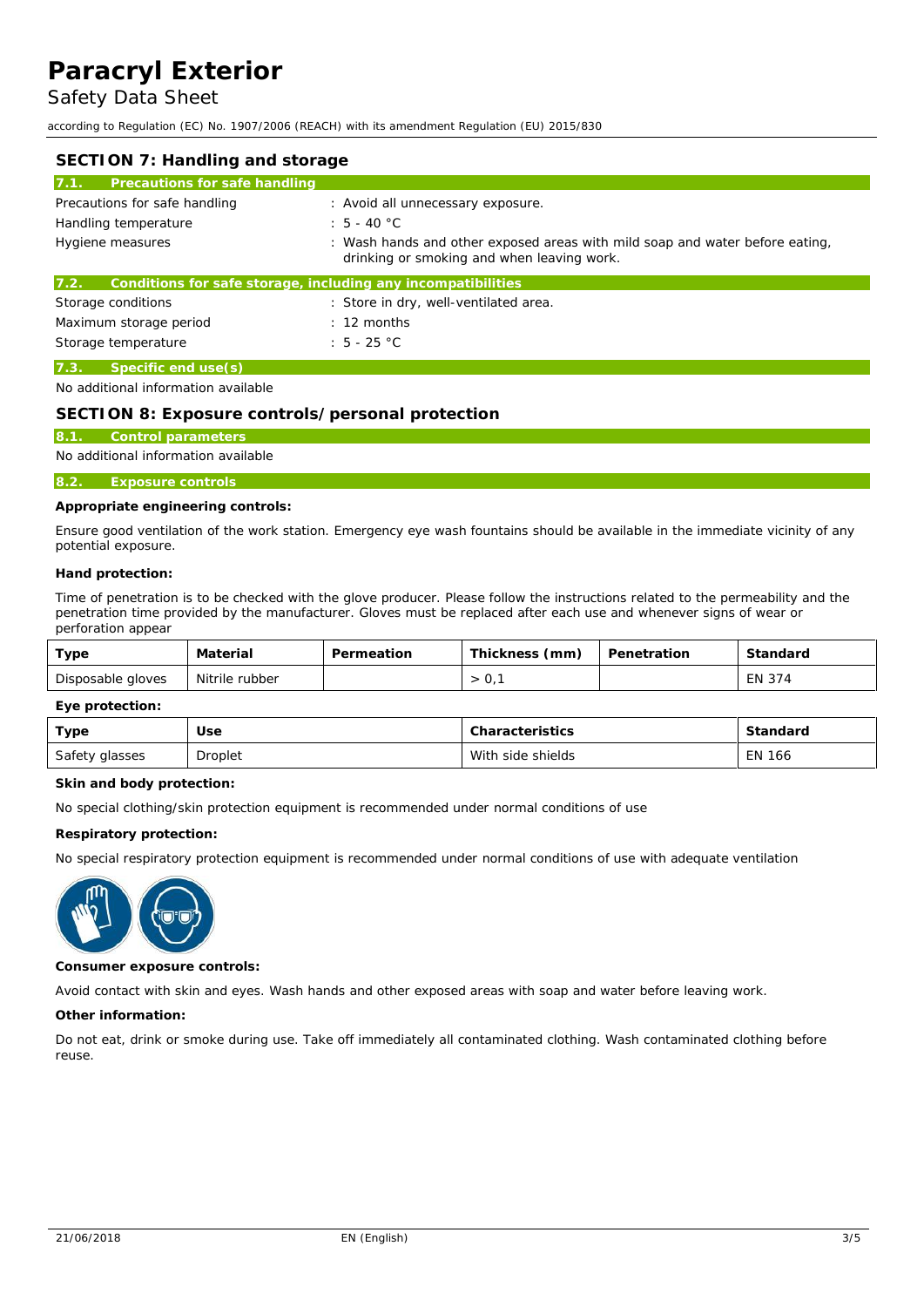Safety Data Sheet

according to Regulation (EC) No. 1907/2006 (REACH) with its amendment Regulation (EU) 2015/830

| SECTION 9: Physical and chemical properties                                                             |                                                       |
|---------------------------------------------------------------------------------------------------------|-------------------------------------------------------|
| 9.1.                                                                                                    | Information on basic physical and chemical properties |
| Physical state                                                                                          | : Liquid                                              |
| Appearance                                                                                              | : Paste                                               |
| Colour                                                                                                  | : According to product specification                  |
| Odour                                                                                                   | characteristic                                        |
| Density<br>Solubility                                                                                   | 1,68 g/ml<br>: Water: Soluble                         |
|                                                                                                         |                                                       |
| Other information<br>9.2.<br>No additional information available                                        |                                                       |
| SECTION 10: Stability and reactivity                                                                    |                                                       |
| 10.1. Reactivity                                                                                        |                                                       |
| No dangerous reactions known.                                                                           |                                                       |
| <b>Chemical stability</b><br>10.2.<br>Stable at ambient temperature and under normal conditions of use. |                                                       |
| 10.3.<br>Possibility of hazardous reactions                                                             |                                                       |
| No dangerous reactions known under normal conditions of use.                                            |                                                       |
| Conditions to avoid<br>10.4.                                                                            |                                                       |
| No additional information available                                                                     |                                                       |
| Incompatible materials<br>10.5.                                                                         |                                                       |
| No additional information available                                                                     |                                                       |
| Hazardous decomposition products<br>10.6.                                                               |                                                       |
| None under normal use.                                                                                  |                                                       |
| SECTION 11: Toxicological information                                                                   |                                                       |
| 11.1. Information on toxicological effects                                                              |                                                       |
| Acute toxicity (oral)                                                                                   | : Not classified                                      |
| Acute toxicity (dermal)                                                                                 | Not classified                                        |
| Acute toxicity (inhalation)                                                                             | : Not classified                                      |
| Skin corrosion/irritation                                                                               | : Not classified                                      |
| Serious eye damage/irritation                                                                           | : Not classified                                      |
| Respiratory or skin sensitisation                                                                       | Not classified                                        |
| Germ cell mutagenicity                                                                                  | : Not classified                                      |
| Carcinogenicity                                                                                         | : Not classified                                      |
| Reproductive toxicity                                                                                   | Not classified                                        |
| STOT-single exposure                                                                                    | Not classified                                        |
| STOT-repeated exposure                                                                                  | : Not classified                                      |
| Aspiration hazard                                                                                       | : Not classified                                      |
| SECTION 12: Ecological information                                                                      |                                                       |
| 12.1. Toxicity                                                                                          |                                                       |
| Acute aquatic toxicity                                                                                  | : Not classified                                      |
| Chronic aquatic toxicity                                                                                | : Not classified                                      |
| Persistence and degradability<br>12.2.                                                                  |                                                       |
| No additional information available<br>Bioaccumulative potential<br>12.3.                               |                                                       |
| No additional information available                                                                     |                                                       |
| Mobility in soil<br>12.4.<br>No additional information available                                        |                                                       |
| Results of PBT and vPvB assessment<br>12.5.                                                             |                                                       |
| No additional information available                                                                     |                                                       |

**12.6. Other adverse effects**

No additional information available